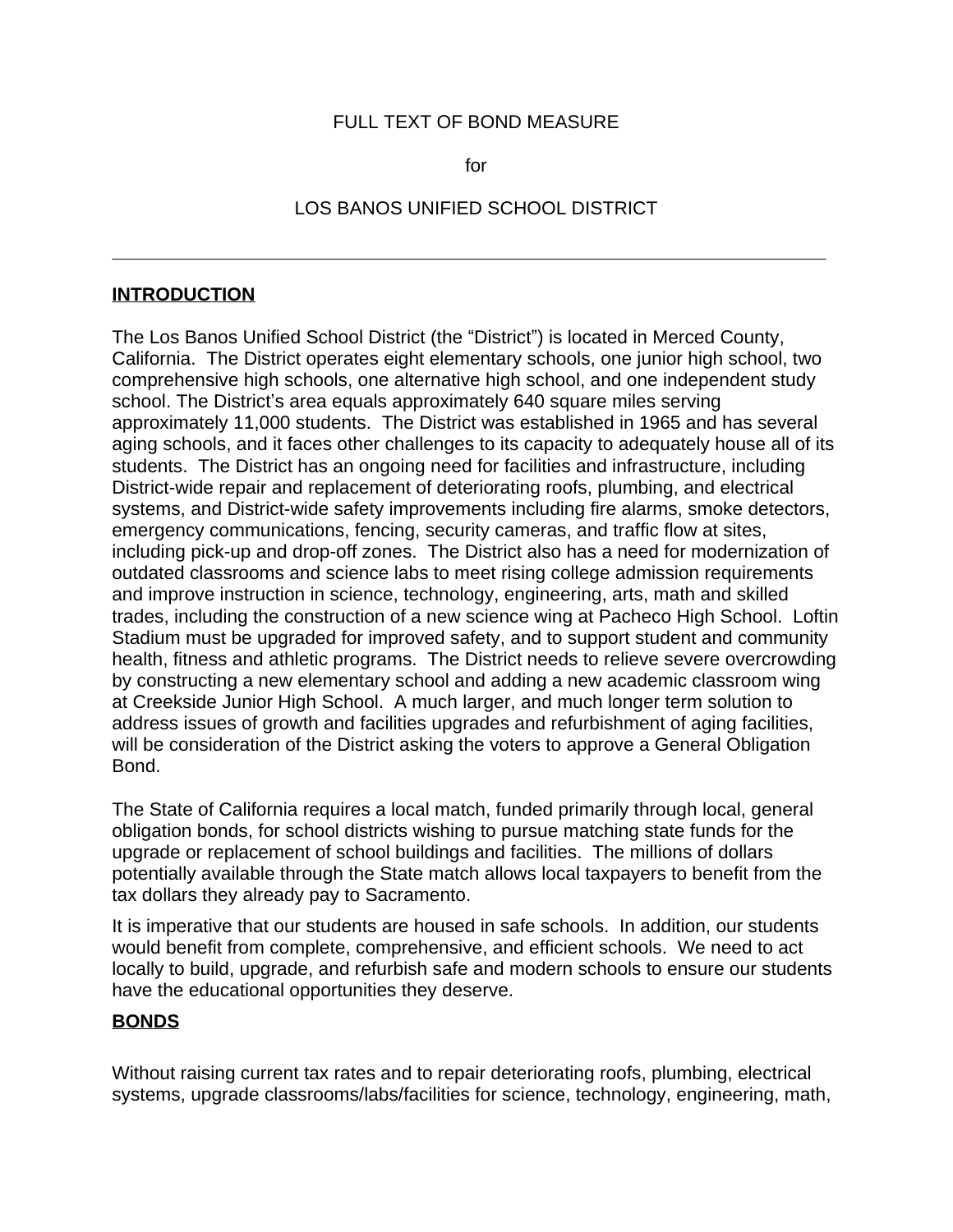and career training, improve student safety/security, and construct new school facilities to relieve overcrowding, shall Los Banos Unified School District issue \$65,000,000 in bonds at legal rates, raising on average 4.3 cents/\$100 of assessed value (\$3,800,000 annually) for approximately 35 years, to improve local schools, with independent audits, citizen oversight and all funds locally controlled?

# **MEASURE**

To improve local schools by:

- repairing deteriorating roofs, plumbing, and electrical systems;
- upgrading classrooms/labs/facilities for science, technology, engineering, math, and career training;
- improving student safety/security; and
- constructing new facilities to relieve overcrowding.

As required by the California Constitution, the proceeds from the sale of the bonds will be used only for the purposes authorized under Article XIIIA of the California Constitution, including construction, reconstruction, rehabilitation, or replacement of school facilities, furnishing and equipping of school facilities, or the acquisition or lease of real property for school facilities, as specifically set forth in this Exhibit A, and costs incident thereto, and not for any other purpose, including salaries and other routine school operating expenses.

The following list describes the specific projects the District proposes to finance with proceeds of the bonds. The scope of specific projects, the order of construction, and their completion is contingent on final project costs and the availability of needed funds. Further, projects on the project list are of the type that issuing the authorized general obligation bonds as stated will not cause the State to reduce any financial hardship contribution that would otherwise be available to the District had these bonds not been authorized, issued, and or expended for their stated purpose.

### **SCHOOL FACILITIES PROJECTS TO BE FUNDED FROM BOND PROCEEDS**

The following list includes both projects that can be completed using the bond proceeds along with State matching funds and other building funds the District is projected to receive, and projects that are planned and needed but whose construction is contingent on the amount of bond funds available along with the amount of State matching and other building funds the District may receive in the future, which is a function of the State building program rules, passage of State bonds, and the growth rate of the District. The completion of specific projects is also contingent on final project costs.

 **Improve Safety** - fire alarms, smoke detectors, emergency communications, fencing, security cameras, traffic flow at sites, including pick-up and drop-off zones, etc., District-wide.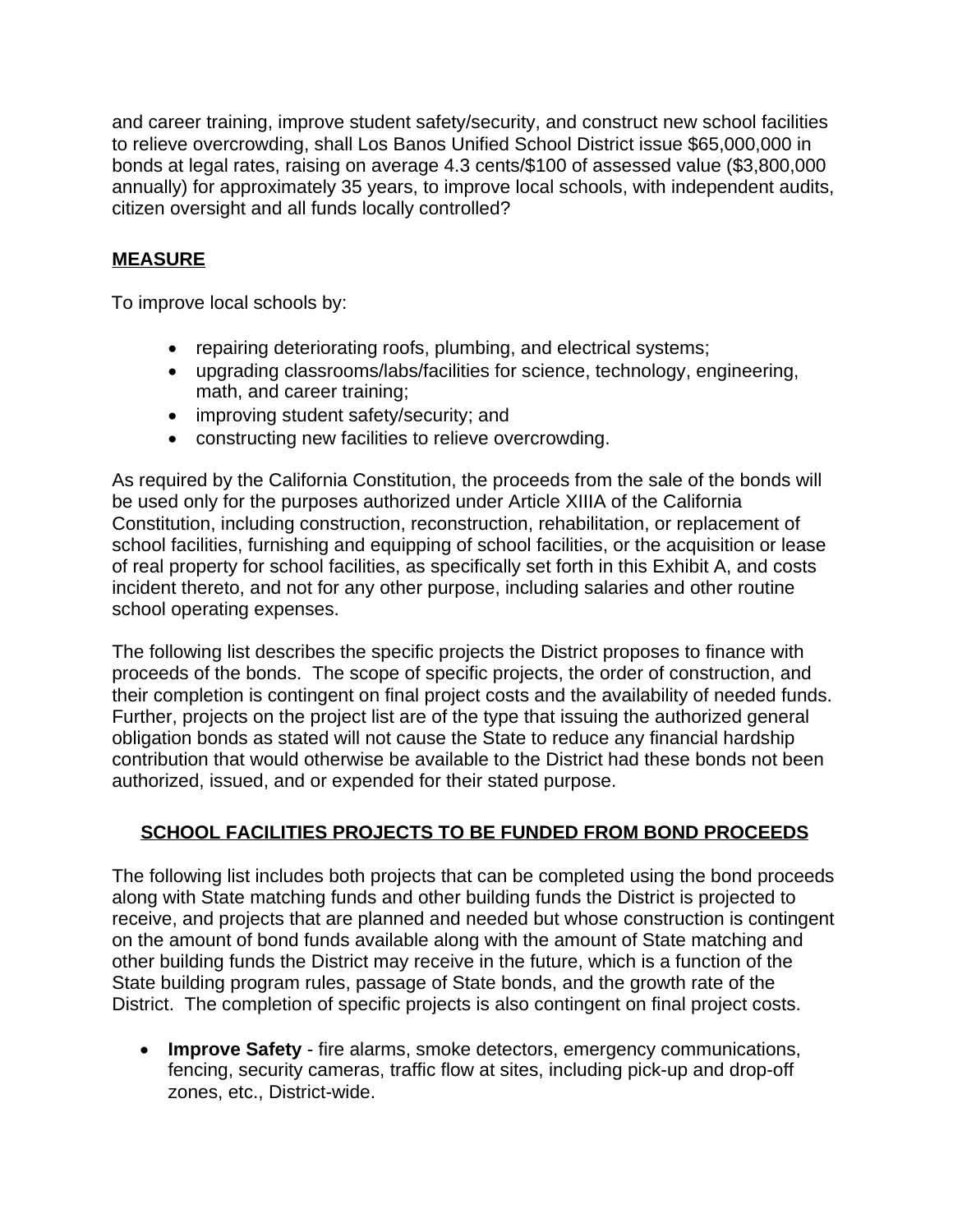- **Repair or Replace** aging, deteriorating roofs, plumbing, and electrical systems, District-wide.
- **Modernize** outdated classrooms and science labs to meet rising college admission requirements and improve instruction in science, technology, engineering, arts, math and skilled trades, District-wide, including adding a new science wing at Pacheco High School.
- **Upgrade Loftin Stadium** for improved safety, and to support student and community health, fitness and athletic programs.
- **Relieve Severe Overcrowding**, including by constructing a new elementary school and adding a new academic classroom wing at Creekside Junior High School.

These projects may include participation in the State Facility Program's Joint-Use Program to gain matching funds for teacher education, multi-purpose rooms, gymnasiums, libraries, childcare, and other qualifying joint-use facilities. With respect to such joint-use projects, the bond funds authorized by this Measure may be used to pay all of the local share needed to qualify the projects for special State matching funds under the State Facility Program's Joint-Use Program requirements.

The Board of Education hereby certifies that it has evaluated the safety, class-size reduction, and information technology needs of the District in developing this list of school facilities projects.

## **ACCOUNTABILITY MEASURES**

If the bonds are approved, the Board of Education will implement the following accountability measures in accordance with State law:

- (a) Use the bond proceeds only for the purposes authorized under Article XIIIA of the California Constitution, including construction, reconstruction, rehabilitation, or replacement of school facilities, furnishing and equipping of school facilities, or the acquisition or lease of real property for school facilities and related uses, as specifically set forth in this Exhibit A, and costs incident thereto, and not for any other purpose, including salaries and other routine school operating expenses;
- (b) Conduct an annual, independent performance audit to ensure that the bond proceeds have been expended only on the projects and uses listed in this Exhibit A;
- (c) Conduct an annual, independent financial audit of the proceeds from the sale of the bonds until all of those proceeds have been expended for school facilities projects and uses listed in this Exhibit A; and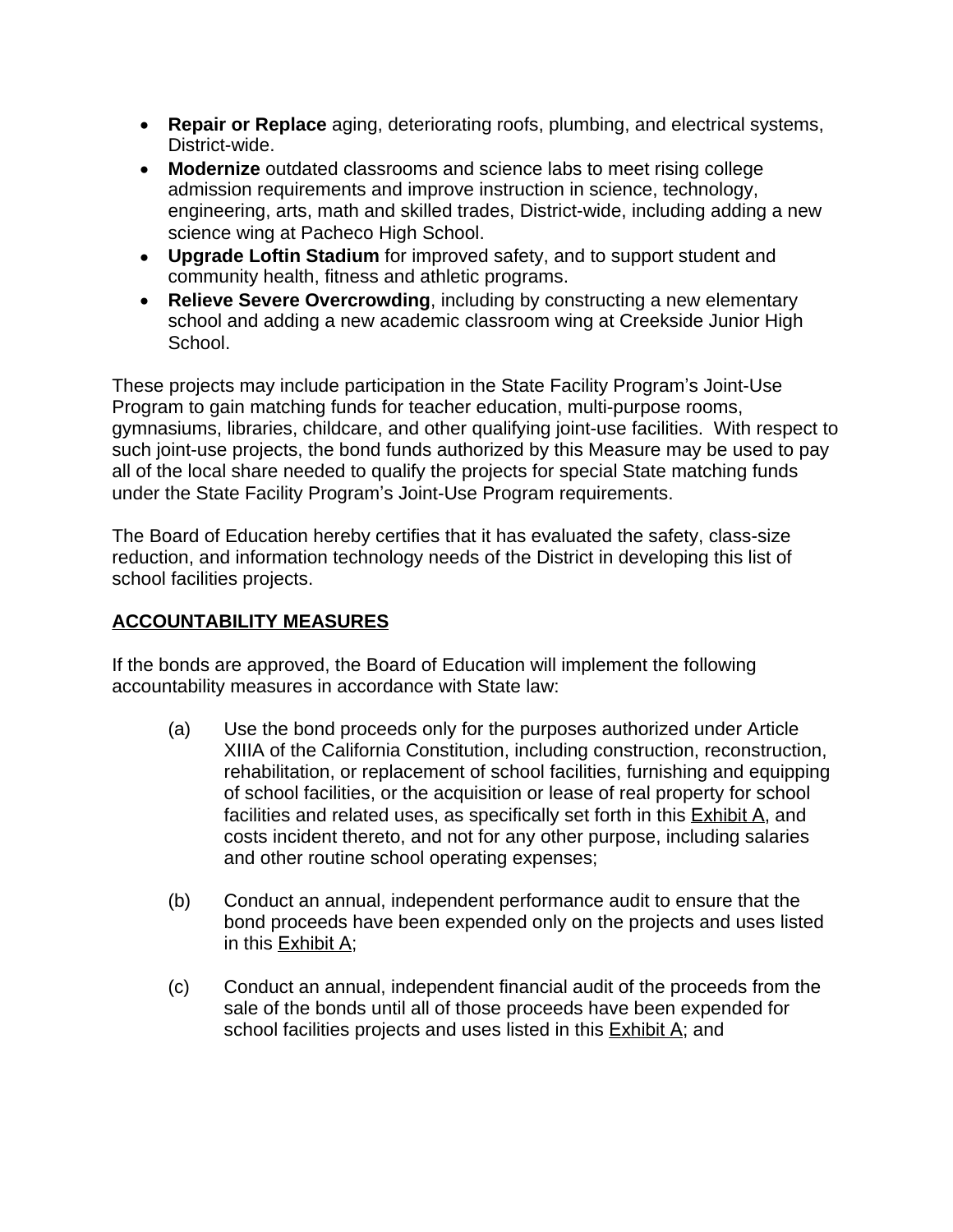(d) Establish and appoint members to an independent citizens' oversight committee to ensure the bonds are used only for the projects and uses listed in this Exhibit A.

### **STATE MATCHING FUNDS**

California Education Code section 15122.5 requires the following statement to be included in this sample ballot:

> "Approval of this bond measure does not guarantee that the proposed projects in the School District that are the subject of bonds under this measure will be funded beyond the local revenues generated by this bond measure. The school district's proposal for certain of the projects assumes the receipt of matching state funds, which are subject to appropriation by the Legislature or approval of a statewide bond measure."

#### **ANNUAL TAX AMOUNT, RATE, AND DURATION**

The bonds shall bear interest at an annual rate not exceeding the statutory maximum. The maturity of the bonds shall not exceed the maximum term allowed by law at the time of issuance (currently 25 years if issued under Education Code section 15140, or 40 years if issued under Government Code section 53508, so long as the bonds are not capital appreciation bonds ("CABs," which CABs are limited to 25 years)). Accordingly, as further set forth in the tax rate statement, the *ad valorem* tax will be levied at such rates and for so long as may be required to meet the debt service needs of the bonds proposed to be issued, including such bonds that may be issued to refund any approved bonds.

\* \* \*

The listed projects will be completed as needed. Each project is assumed to include its share of furniture, equipment, architectural, engineering, and similar planning costs, program/project management, and a customary contingency for unforeseen design and construction costs. In addition to the listed projects stated above, the Project List also includes the acquisition of a variety of instructional, maintenance and operational equipment, including the reduction or retirement of outstanding lease obligations and interim funding incurred to advance fund projects from the Project List; payment of the costs of preparation of all facility planning, facility studies, assessment reviews, facility master plan preparation and updates, environmental studies (including environmental investigation, remediation and monitoring), design and construction documentation, and temporary housing of dislocated District activities caused by construction projects.

The construction of facilities included in the project list above is assumed to include the construction of new schools, classrooms and support sites, including the acquisition of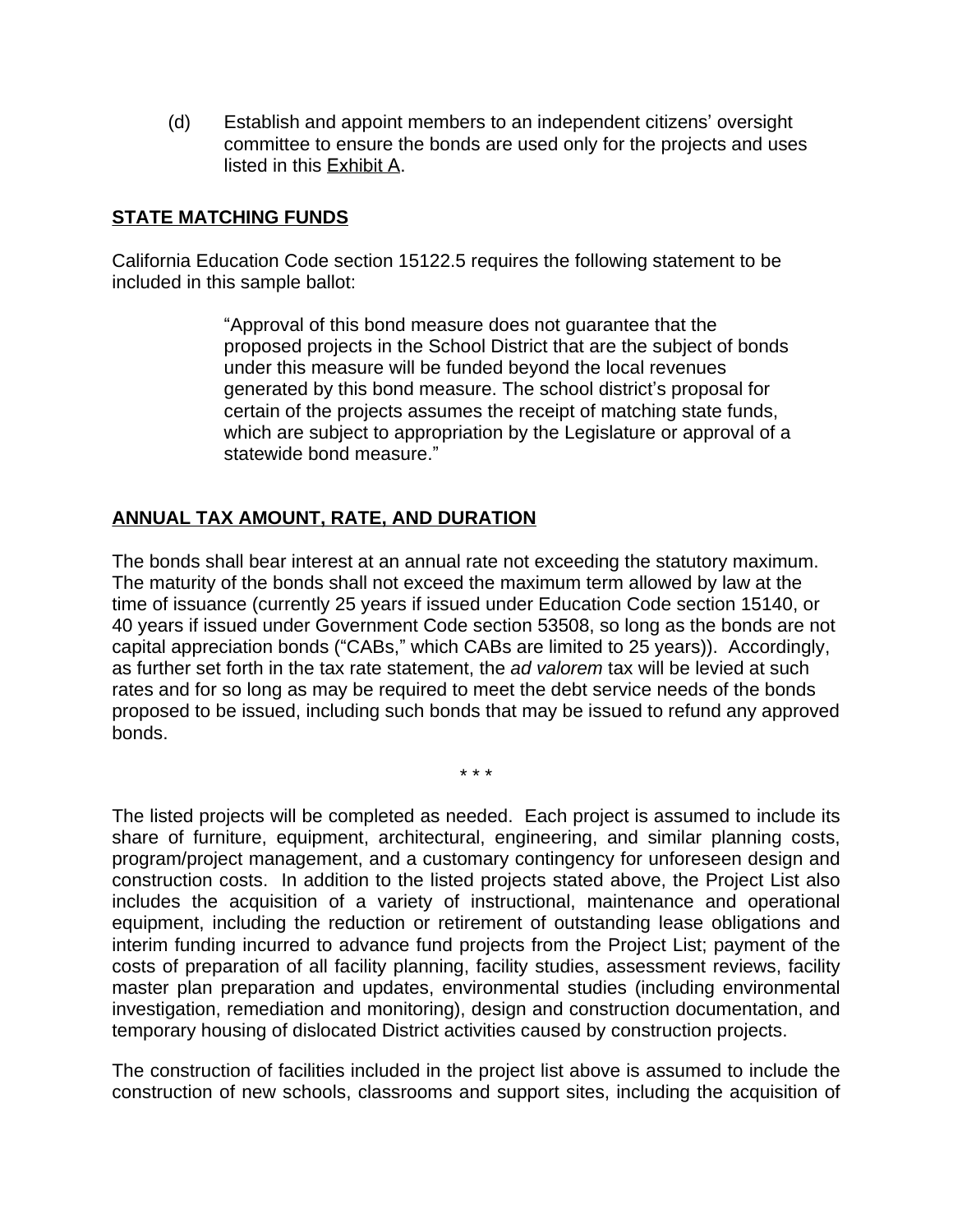land, necessary furnishings, equipment, technology, and installation of site infrastructure, as needed to accommodate continued growth or shifts in student population and provide additional learning facilities or replace aging facilities.

In addition to the projects listed above, the repair and renovation of each of the existing school facilities may include, but not be limited to, some or all of the following: renovate student and staff restrooms; upgrade or install signage, clocks and fencing; repair and replace heating and ventilation systems; upgrade of facilities for energy efficiencies; repair and replace worn-out and deteriorated roofs, windows, walls, doors and drinking fountains; upgrade public address systems; install wiring and electrical systems to safely accommodate computers, technology and other electrical devices and needs; meet earthquake safety standards; improve water conservation; upgrade or construct support facilities, including administrative, physical education (including upgrading gyms, stadiums, athletic facilities, tracks, bleachers, lockers and equipment rooms), theater, and agricultural education classrooms and labs and performing arts and music classrooms; repair and replace fire alarms, emergency communications and security systems; resurface or replace hard courts, turf, install all-weather turf; irrigation and drainage systems and campus landscaping; replace asphalt and broken pavement; expand or improve parking lots and drop-off areas; replace portable classrooms; interior and exterior painting, floor covering and tile replacement; upgrade or expand school cafeterias; construct various forms of storage and support spaces and classrooms; repair, upgrade and install interior and exterior lighting systems; improve athletic fields and shade structures, including adding solar shade structures, and solar panels; replace or upgrade outdated security fences, gates and security systems (including access control systems); and upgrade heating, ventilation and air conditioning systems. The upgrading of technology infrastructure includes, but is not limited to, servers, switches, routers, modules, sound projection systems, call manager and network security/firewall, wireless technology systems, and other miscellaneous equipment. Some projects throughout the District may be undertaken as joint use projects in cooperation with other local public or non-profit agencies. The final cost of each project will be determined as plans and construction documents are finalized, construction bids are received, construction contracts are awarded and projects are completed. Based on the final costs of each project, certain of the projects described above may be delayed or may not be completed. Demolition of existing facilities and reconstruction of facilities scheduled for repair and upgrade may occur, if the Board determines that such an approach would be more cost-effective in creating more enhanced and operationally efficient campuses. Necessary site preparation/restoration may occur in connection with new construction, renovation or remodeling, or installation or removal of relocatable classrooms, including ingress and egress, removing, replacing, or installing irrigation, utility lines, trees and landscaping, relocating fire access roads, and acquiring any necessary easements, licenses, or rights of way to the property. Bond proceeds shall only be expended for the specific purposes identified herein. The District shall create an account into which proceeds of the bonds shall be deposited and comply with the reporting requirements of Government Code section 53410.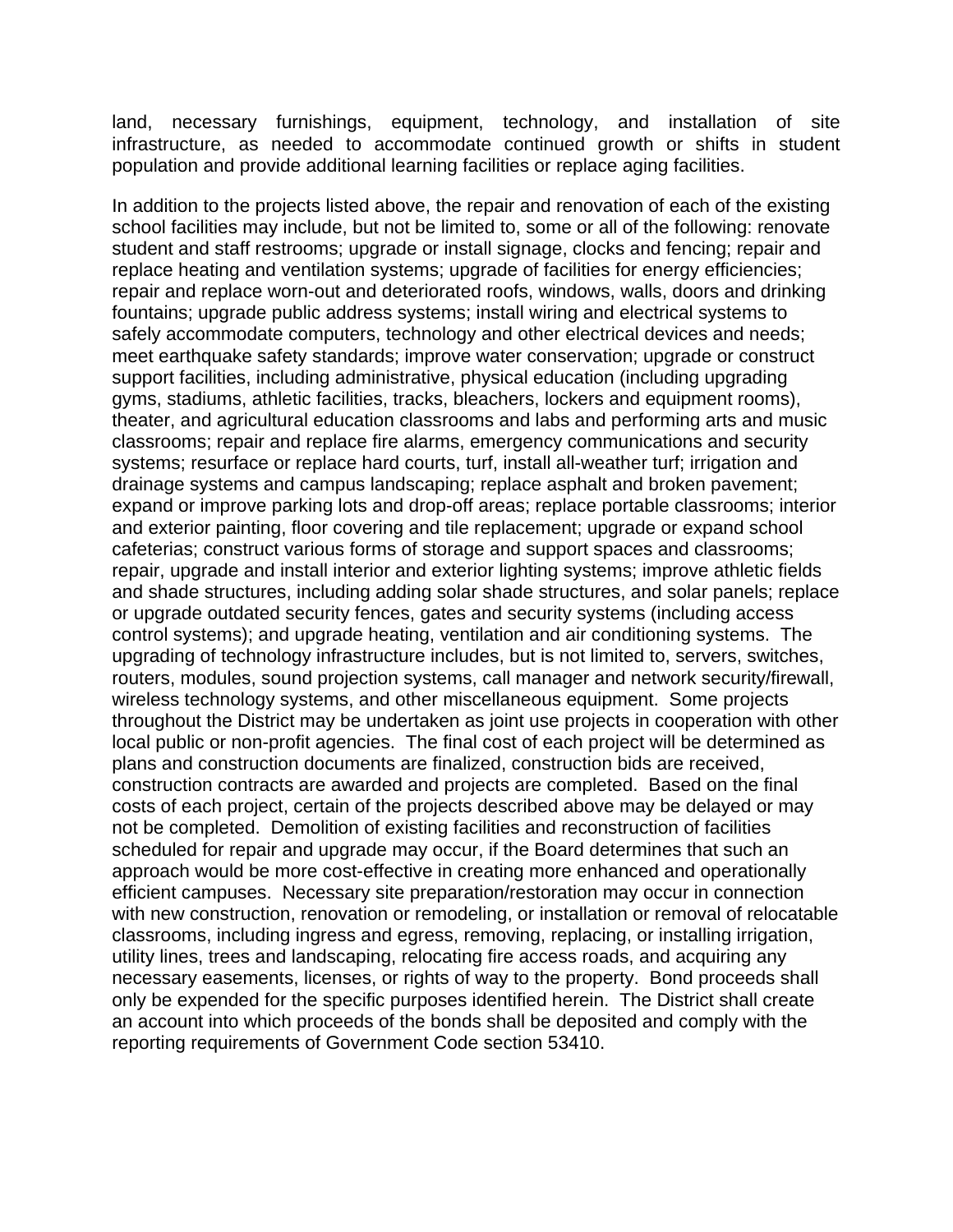### TEXTO COMPLETO DE LA INICIATIVA DE LEY DE BONOS

para

#### EL DISTRITO ESCOLAR UNIFICADO DE LOS BANOS

#### **INTRODUCCIÓN**

 $\overline{a}$ 

El Distrito Escolar Unificado de Los Banos (el "Distrito") está localizado en el Condad de Merced, California. El Distrito opera ocho escuelas primarias, una escuela secundaria, dos escuelas preparatorias integrales, una escuela preparatoria alternativa y una escuela de estudio independiente. El área del Distrito equivale a aproximadamente 640 millas cuadradas que sirve aproximadamente a 11,000 alumnos. El Distrito se estableció en 1965 y tiene varias escuelas antiguas, y enfrenta otros desafíos en cuanto a su capacidad para alojar adecuadamente a todos sus alumnos. El Distrito tiene una necesidad continua de instalaciones e infraestructura, incluida la reparación y el reemplazo de techos, plomería y sistemas eléctricos deteriorados en todo el Distrito, y mejoras de seguridad en todo el Distrito, incluidas alarmas contra incendios, detectores de humo, comunicaciones de emergencia, cercas, cámaras de seguridad y flujo de tráfico en los planteles, incluidas las zonas para recoger y dejar alumnos. El Distrito también tiene la necesidad de modernizar salones de clase y laboratorios de ciencias obsoletos para cumplir los crecientes requisitos de admisión a la universidad y mejorar la instrucción en ciencia, tecnología, ingeniería, artes, matemáticas y oficios calificados, incluida la construcción de una nueva ala de ciencias en la Escuela Preparatoria Pacheco. El Estadio Loftin debe actualizarse para mejorar la seguridad y para apoyar los programas de acondicionamiento físico, atletismo y salud de los alumnos y la comunidad. El Distrito necesita aligerar la grave sobrepoblación mediante la construcción de una nueva escuela primaria y la adición de una nueva ala de salones de clase académicos en la Escuela Secundaria Creekside. Una solución mucho más amplia y a más largo plazo para abordar cuestiones de crecimiento y mejoras de las instalaciones así como la actualización de las instalaciones antiguas, será la consideración del Distrito al pedir a los electores que aprueben un Bono de Obligación General.

El Estado de California requiere una contrapartida local, financiada principalmente mediante bonos locales de obligación general, para los distritos escolares que deseen obtener fondos de contrapartida estatales para la actualización o el reemplazo de edificios e instalaciones escolares. Los millones de dólares potencialmente disponibles a través de la contrapartida estatal les permiten a los contribuyentes locales beneficiarse de los dólares de impuestos que ya le pagan a Sacramento.

Es imperativo que nuestros alumnos estén alojados en escuelas seguras. Además, nuestros alumnos se beneficiarían con escuelas completas, integrales y eficientes. Necesitamos actuar localmente para construir, actualizar y restaurar escuelas seguras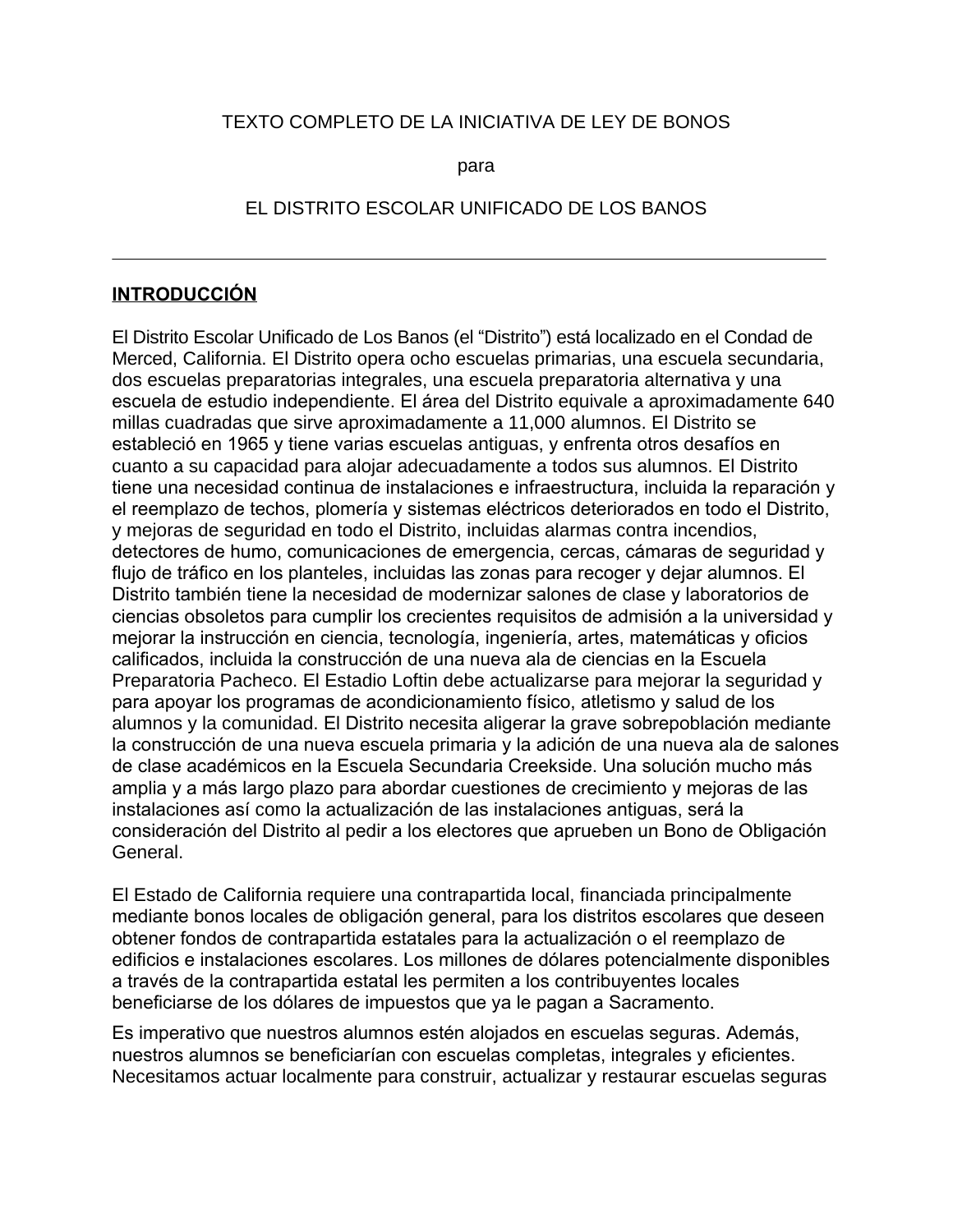y modernas para garantizar que nuestros alumnos tengan las oportunidades educativas que merecen.

### **BONOS**

Sin aumentar las tasas impositivas actuales y para reparar techos, plomería, sistemas eléctricos deteriorados, actualizar los salones de clase/laboratorios/instalaciones para ciencia, tecnología, ingeniería, matemáticas y capacitación profesional, mejorar la seguridad/protección de los alumnos, y construir nuevas instalaciones escolares para aligerar la sobrepoblación, ¿el Distrito Escolar Unificado de Los Banos debe emitir \$65,000,000 en bonos a tasas legales, aumentando en promedio 4.3 centavos/\$100 de valor fiscal (\$3,800,000 anuales) por aproximadamente

35 años, para mejorar las escuelas locales, con auditorías independientes, supervisión ciudadana y todos los fondos controlados localmente?

### **INICIATIVA DE LEY**

Para mejorar las escuelas locales mediante:

- la reparación de techos, plomería y sistemas eléctricos deteriorados;
- la actualización de los salones de clase/laboratorios/instalaciones para ciencia, tecnología, ingeniería, matemáticas y capacitación profesional;
- la mejora de la seguridad/protección de los alumnos; y
- la construcción de nuevas instalaciones para aligerar la sobrepoblación

Tal como lo exige la Constitución de California, los ingresos provenientes de la venta de los bonos se usarán solo para los fines autorizados según el Artículo XIIIA de la Constitución de California, incluida la construcción, la reconstrucción, la rehabilitación o el reemplazo de las instalaciones escolares, el amueblado y equipamiento de las instalaciones escolares, o la adquisición o el arrendamiento de bienes inmuebles para instalaciones escolares, como se establece específicamente en este Anexo A, y los costos incurridos en los mismos, y no para ningún otro propósito, incluidos los sueldos y otros gastos operativos de rutina de la escuela.

La siguiente lista describe los proyectos específicos que el Distrito propone financiar con los ingresos provenientes de los bonos. El alcance de los proyectos específicos, el orden de construcción y su finalización dependen de los costos finales del proyecto y de la disponibilidad de los fondos necesarios. Además, la clase de proyectos en la lista de proyectos es tal que la emisión de los bonos de obligación general autorizados como se establece no hará que el Estado reduzca ninguna contribución para dificultades financieras que de otro modo estaría disponible para el Distrito si estos bonos no se hubieran autorizado, emitido o gastado para su propósito declarado.

# **PROYECTOS DE INSTALACIONES ESCOLARES QUE SE FINANCIARÁN CON LOS INGRESOS PROVENIENTES DE LOS BONOS**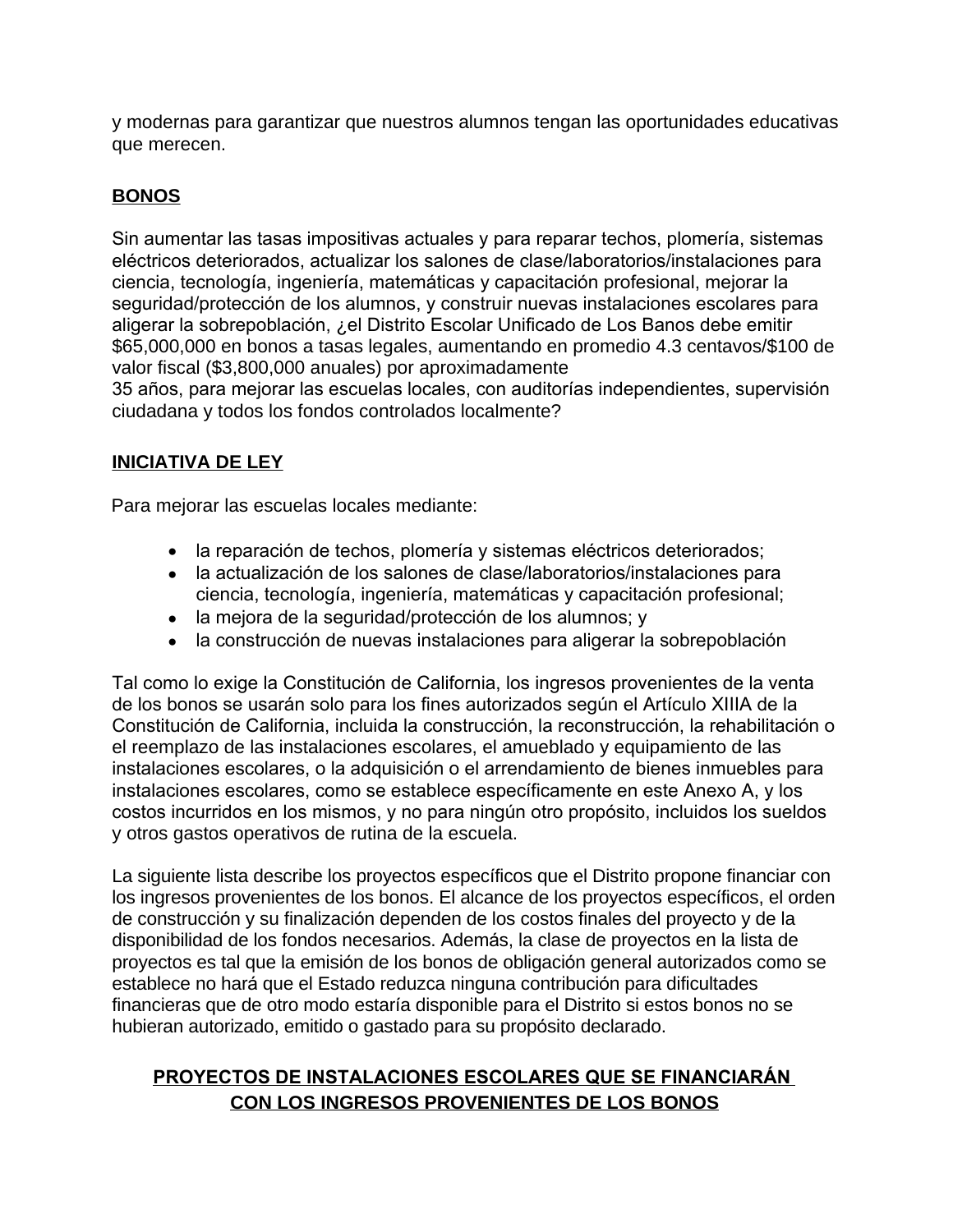La siguiente lista incluye tanto los proyectos que se pueden completar utilizando los ingresos provenientes de los bonos junto con los fondos de contrapartida del Estado y otros fondos de construcción que el Distrito prevé recibir, y proyectos que están planificados y son necesarios pero cuya construcción depende de la cantidad de fondos de bonos disponibles junto con la cantidad de fondos de contrapartida del Estado y otros fondos de construcción que el Distrito pueda recibir en el futuro, lo cual está en función de las reglas del programa de construcción del Estado, la aprobación de los bonos del Estado y la tasa de crecimiento del Distrito. La finalización de proyectos específicos también depende de los costos finales del proyecto.

- **Mejorar la seguridad** alarmas contra incendios, detectores de humo, comunicaciones de emergencia, cercas, cámaras de seguridad, flujo de tráfico en los planteles, incluidas las zonas para recoger y dejar alumnos, etc., en todo el Distrito.
- **Reparar o reemplazar** techos, plomería y sistemas eléctricos deteriorados y antiguos en todo el Distrito.
- **Modernizar** salones de clase y laboratorios de ciencias obsoletos para cumplir los crecientes requisitos de admisión a la universidad y mejorar la instrucción en ciencia, tecnología, ingeniería, artes, matemáticas y oficios calificados, en todo el Distrito, incluida la adición de una nueva ala de ciencias en la Escuela Preparatoria Pacheco.
- **Actualizar el Estadio Loftin** para mejorar la seguridad y apoyar los programas de acondicionamiento físico, atletismo y salud de los alumnos y la comunidad.
- **Aligerar la grave sobrepoblación**, incluso mediante la construcción de una nueva escuela primaria y la adición de una nueva ala de salones de clase académicos en la Escuela Secundaria Creekside.

Estos proyectos pueden incluir la participación en el Programa de Uso Conjunto del Programa de Instalaciones del Estado para obtener fondos de contrapartida para educación de maestros, salones multiusos, gimnasios, bibliotecas, guarderías y otras instalaciones de uso conjunto que reúnan los requisitos. Con respecto a dichos proyectos de uso conjunto, los fondos de bonos autorizados por esta Iniciativa de Ley se pueden usar para pagar la totalidad de la parte local necesaria para que los proyectos sean elegibles para los fondos de contrapartida estatales especiales conforme a los requisitos del Programa de Uso Conjunto del Programa de Instalaciones del Estado.

Por medio de la presente, la Junta de Educación certifica que ha evaluado las necesidades de seguridad, reducción del tamaño de los grupos y tecnología de la información del Distrito al desarrollar esta lista de proyectos de instalaciones escolares.

### **MEDIDAS DE RENDICIÓN DE CUENTAS**

Si los bonos son aprobados, la Junta de Educación implementará las siguientes medidas de rendición de cuentas de conformidad con la ley del Estado: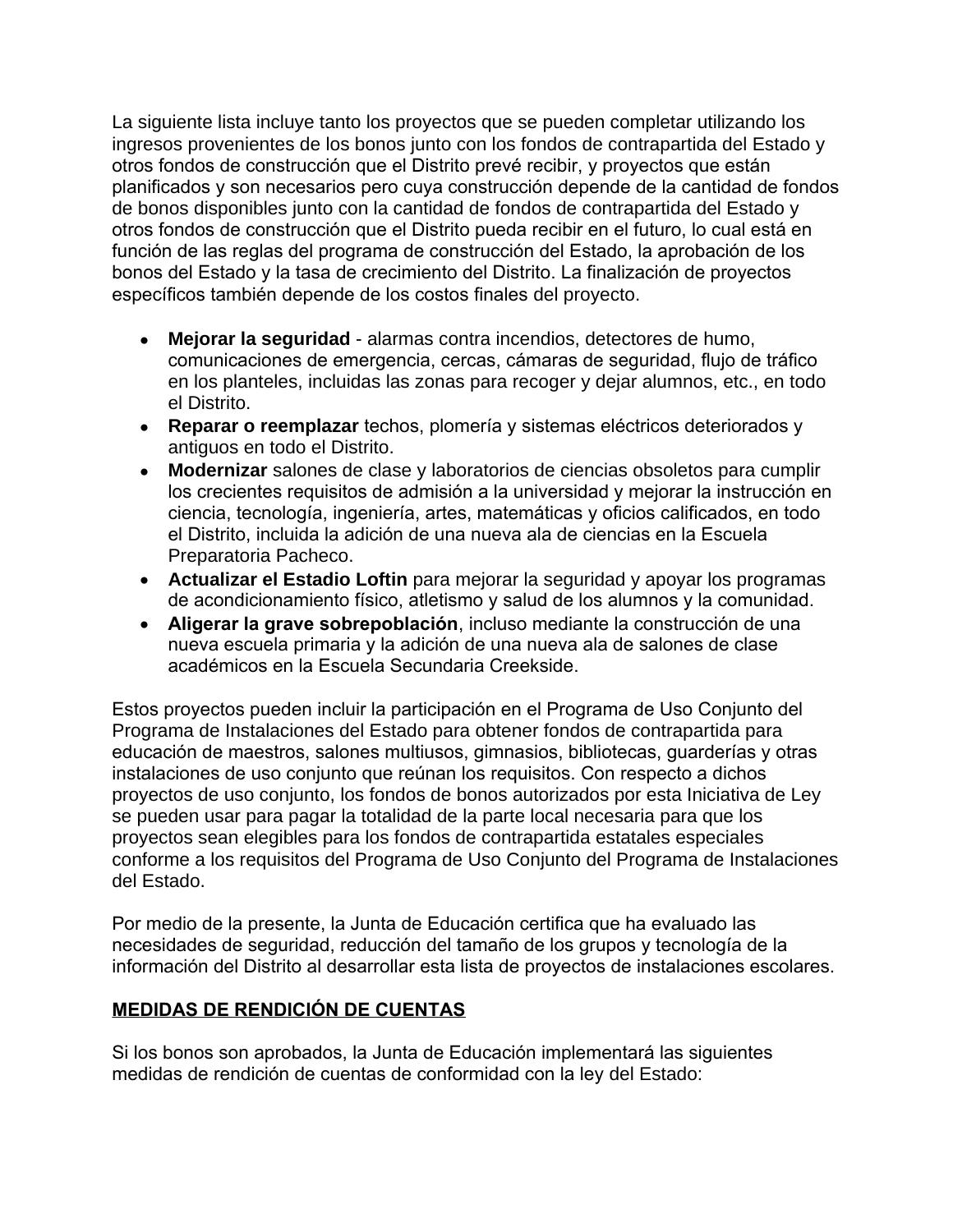- (a) Utilizar los ingresos provenientes de los bonos solo para los fines autorizados según el Artículo XIIIA de la Constitución de California, incluida la construcción, la reconstrucción, la rehabilitación o el reemplazo de las instalaciones escolares, el amueblado y equipamiento de las instalaciones escolares, o la adquisición o el arrendamiento de bienes inmuebles para instalaciones escolares y usos relacionados, como se establece específicamente en este Anexo A, y los costos incurridos en los mismos, y no para ningún otro propósito, incluidos los sueldos y otros gastos operativos de rutina de la escuela;
- (b) Llevar a cabo una auditoría de desempeño anual e independiente para garantizar que los ingresos provenientes de los bonos se hayan gastado únicamente en los proyectos y usos enumerados en este Anexo A;
- (c) Llevar a cabo una auditoría financiera anual e independiente de los ingresos provenientes de la venta de los bonos hasta que todos esos ingresos hayan sido gastados en proyectos y usos de instalaciones escolares enumerados en este Anexo A; y
- (d) Establecer y designar miembros para un comité de supervisión ciudadana independiente a fin de garantizar que los bonos se usen solo para los proyectos y usos enumerados en este Anexo A;

### **FONDOS DE CONTRAPARTIDA DEL ESTADO**

La sección 15122.5 del Código de Educación de California exige que se incluya la siguiente declaración en esta muestra de boleta electoral:

> "La aprobación de esta iniciativa de ley de bonos no garantiza que los proyectos propuestos en el Distrito Escolar que están sujetos a bonos en virtud de esta iniciativa de ley serán financiados más allá de los ingresos locales generados por esta iniciativa de ley de bonos. La propuesta del distrito escolar para algunos de los proyectos supone la recepción de fondos de contrapartida estatales, que están sujetos a la apropiación de la Legislatura o la aprobación de una iniciativa de ley de bonos a nivel estatal."

### **CANTIDAD TRIBUTARIA ANUAL, TASA Y DURACIÓN**

Los bonos devengarán intereses a una tasa anual que no excederá el máximo legal. El vencimiento de los bonos no excederá el plazo máximo permitido por la ley en el momento de la emisión (actualmente de 25 años si se emiten según la sección 15140 del Código de Educación, o 40 años si se emiten según la sección 53508 del Código de Gobierno, siempre que los bonos no sean bonos de revalorización de capital [capital appreciation bonds, "CABs", los CABs están limitados a 25 años]). En consecuencia,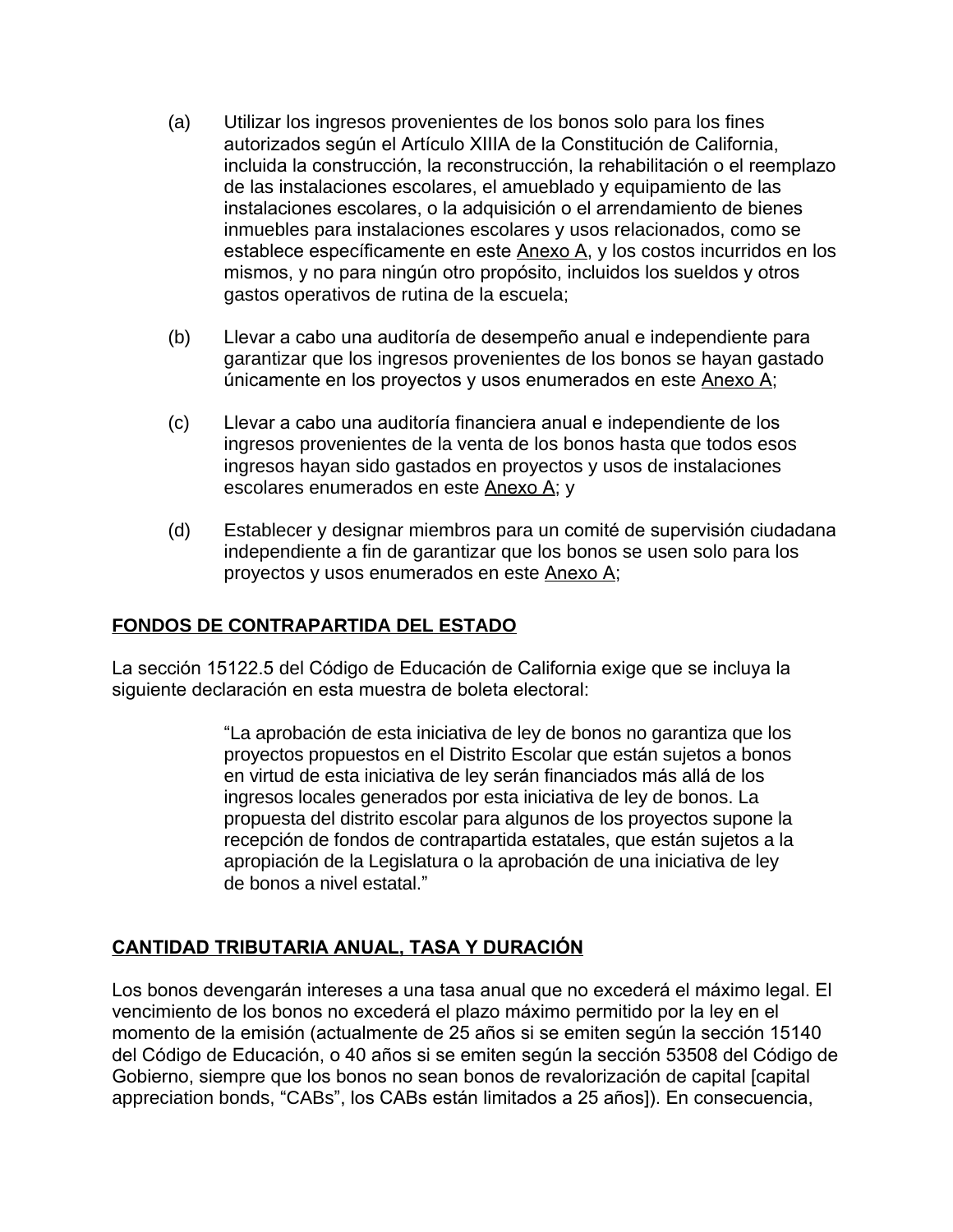como se establece adicionalmente en la declaración de la tasa impositiva, el impuesto *ad valorem* se aplicará a esas tasas y durante el tiempo que sea necesario para satisfacer las necesidades de servicio de la deuda de los bonos que se propone emitir, incluidos los bonos que puedan emitirse para reembolsar los bonos aprobados.

\* \* \*

Los proyectos enumerados se completarán según sea necesario. Se presume que cada proyecto incluye sus costos correspondientes de mobiliario, equipo, arquitectura, ingeniería y costos de planificación similares, gestión de programas/proyectos y una contingencia habitual para costos imprevistos de diseño y construcción. Además de los proyectos enumerados anteriormente, la Lista de Proyectos también incluye la adquisición de una variedad de equipos de instrucción, mantenimiento y operación, incluida la reducción o el retiro de las obligaciones pendientes de arrendamiento y los fondos provisionales incurridos para financiar por anticipado los proyectos de la Lista de Proyectos; el pago de los costos de preparación de toda la planificación de instalaciones, estudios de instalaciones, revisiones de valuación, preparación y actualización de los planes maestros de instalaciones, estudios ambientales (incluida la investigación, la reparación y el monitoreo ambientales), documentación de diseño y construcción, y alojamiento temporal de las actividades desplazadas del Distrito por causa de los proyectos de construcción.

Se presume que la construcción de las instalaciones incluidas en la lista de proyectos anterior incluye la construcción de escuelas, salones de clase y planteles de apoyo nuevos, incluida la adquisición de terrenos, el mobiliario, el equipo, la tecnología necesarios y la instalación de la infraestructura de los planteles, según sea necesario para ajustarse al crecimiento continuo o a los cambios en la población estudiantil y proporcionar instalaciones de aprendizaje adicionales o reemplazar las instalaciones antiguas.

Además de los proyectos enumerados anteriormente, la reparación y renovación de cada una de las instalaciones escolares existentes puede incluir, entre otros, algunos o todos los siguientes: renovar los baños de los alumnos y el personal; actualizar o instalar señalización, relojes y cercas; reparar y reemplazar los sistemas de calefacción y ventilación; mejorar las instalaciones para la eficiencia energética; reparar y reemplazar techos, ventanas, paredes, puertas y bebederos desgastados y deteriorados; actualizar los sistemas de megafonía; instalar cableado y sistemas eléctricos para dar cabida a las computadoras, la tecnología y otros dispositivos y necesidades eléctricos con seguridad; cumplir los estándares de seguridad contra sismos; mejorar la conservación del agua; actualizar o construir instalaciones de apoyo, incluidas las administrativas y para educación física (incluida la actualización de gimnasios, estadios, instalaciones deportivas, pistas, gradas, casilleros y salas de equipos), teatros y salones de clase de educación agrícola y laboratorios y salones de clase de artes escénicas y música; reparar y reemplazar alarmas de incendio, comunicaciones de emergencia y sistemas de seguridad; revestir o reemplazar las canchas duras, el césped, instalar césped para todo tipo de clima; sistemas de riego y drenaje y el paisajismo del plantel; reemplazar el asfalto y el pavimento agrietados;